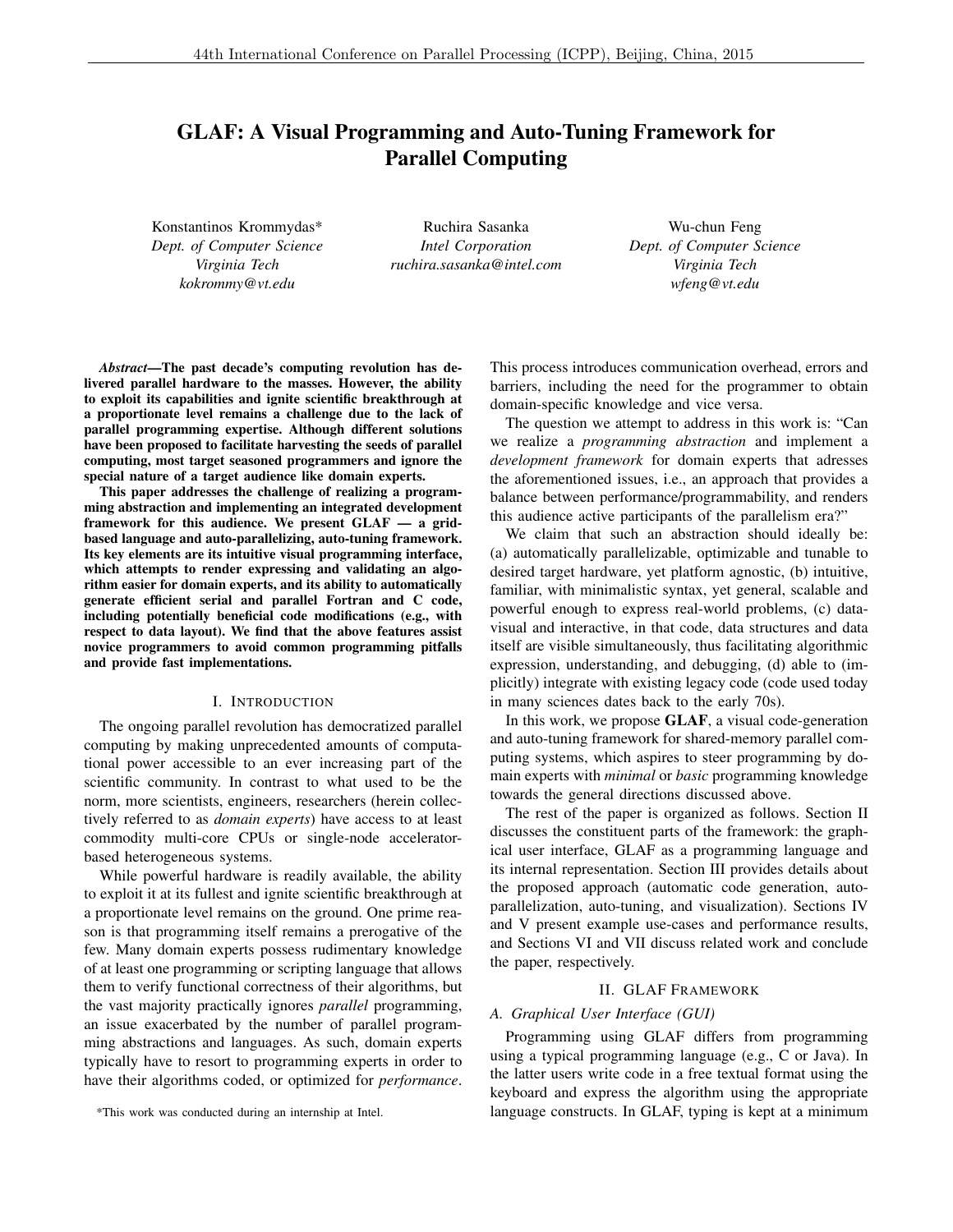

Figure 1: GLAF user interface: a GLAF step (code boxes are *automatically* filled through a point-and-click interface).

(e.g., naming grid variables) and programming is based on an intuitive point-and-click *visual interface*. GLAF's GUI is implemented in the form of a web page (Figure 1) that is written in a combination of HTML5 and JavaScript. This code drives the web interface (buttons, forms, images, menus, etc.) that facilitates GLAF code development and is responsible for populating appropriate environment variables (or *internal objects*, modeled after JavaScript functions). Modeling of such objects ( Section II-C) lies at the basis of code generation and parallelism analysis algorithms.

# *B. GLAF as a Programming Language*

*1) Data Structures:* GLAF variables are based upon the concept of *grids*. Grids are simple, yet powerful data structures that can be used to represent a variety of realworld problems. A scalar variable is a 0D grid with one element and a 1D array is a 1D grid with multiple elements. Similarly, we can generalize for higher-dimensional data structures. Grids of this type may contain a single data type and be indexed by corresponding *index variables*. Allowing dimension(s) to have *titles* we can represent *tables*, in which case we may use a combination of titles and indices to address a specific grid cell. More complex structures can be described using the grid abstraction, by use of *multiple* data types across one of the dimensions with titles. Such grids can represent what would be a *struct* in C. Examples of grid declaration in GLAF are shown in Figure 2.

The *grid abstraction* has been used as the basis of programming languages or language extensions in the past ([1], [2]) due to certain advantages over using multiple, distinct data structures. In practical terms, the grid abstraction is *general* and *scalable* enough to model many real-world problems. A mathematical relation (a mapping from a domain to a range) that is discrete and finite can be represented with a grid (e.g., trees, graphs, databases). For example, a graph can be represented by using an adjacency matrix, a tree data structure can be substituted by matrices indicating the parent-child relationships and a sparse matrix can be represented in the compressed sparse row format (CSR). More importantly, the *regularity* of the grid abstraction allows for a uniform internal representation (Section II-C) that in turn renders code generation and many types of transformations and optimizations, including parallelism analysis, more straightforward. In terms of programming, coding an algorithm using the grid abstraction urges programmers to think in terms of relationships as opposed to exact data layout. For instance, representing a tree requires considering the higher-level relationships within the data (e.g., *parent of*, *child of*), instead of the exact tree structure and how it is coded on the lower language-level , e.g., using pointers in C and how to follow them. All things considered, the grid is a *familiar* abstraction (e.g., images, matrices, spreadsheets) to programmers and non-programmers, alike, makes visualizing certain data structures easy and inspecting results more intuitive. In some cases, however, and despite the aforementioned advantages, visualization-wise the original data structures may be more intuitive. Visualization-related issues are further discussed in Section III-D.

*2) Programming Constructs:* In Figure 1 we see an instance of a GLAF step. A *step* is the basic building block of a GLAF program and represents a step of computation, whereby data from input grid(s) flows after undergoing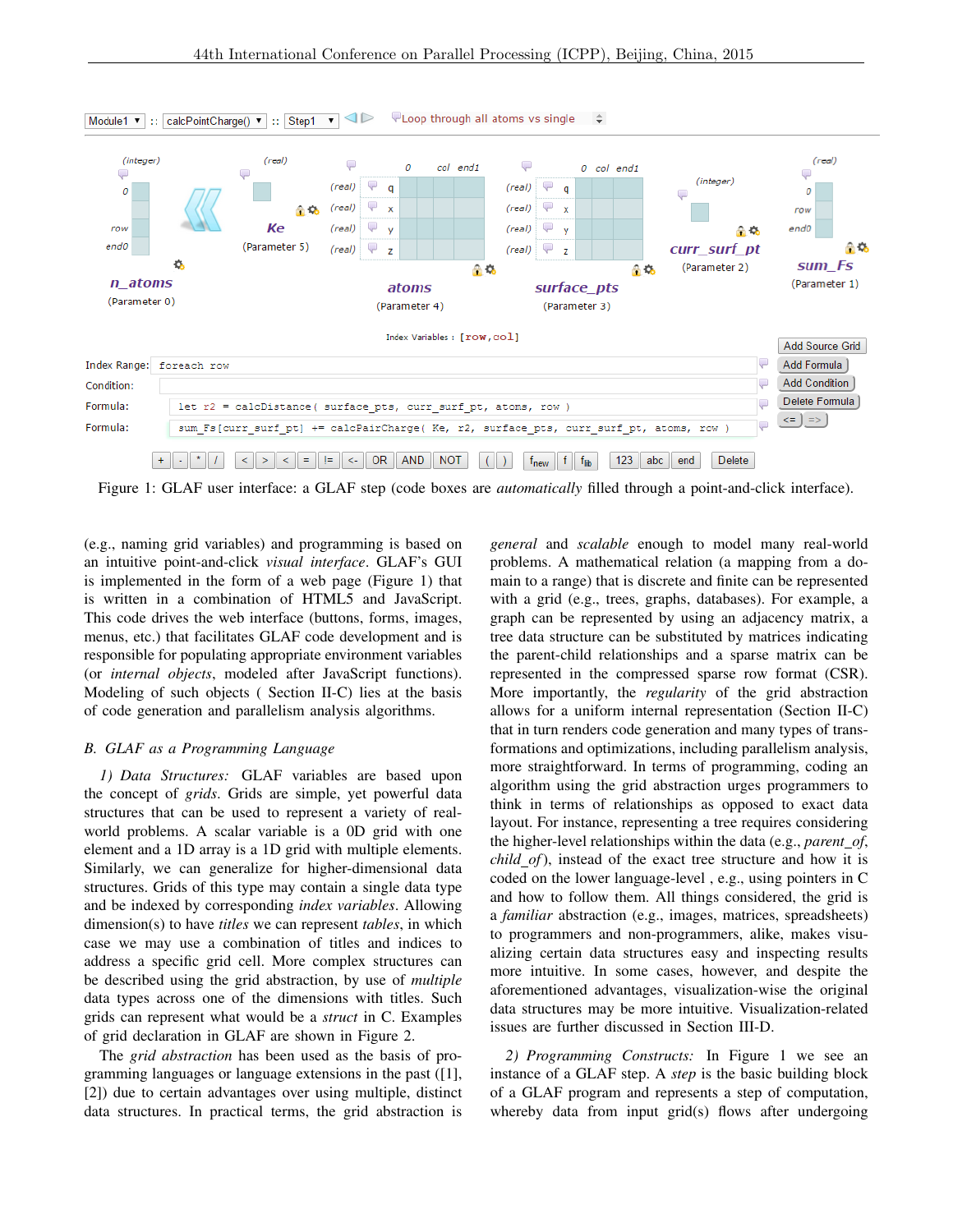

#### **students**

(b) Declaration of a simple database.

Figure 2: Examples of grid declaration in GLAF.

computation to an output grid. It may include a *loop* over zero, one or more dimensions. Such loops can be typical *foreach* loops (in the *start:end:step* format), or *forever* loops. Furthermore, a step may include *conditional statements*. Appropriate buttons insert the corresponding conditional keyword when a condition box is clicked on, and boxes are *indented* accordingly to make the order (and potential nesting) of conditionals clear. A *formula statement* can include grid cells, arithmetic/logical operations on them, as well as user-defined or library function calls (i.e., predefined sets of useful functions, like typical *Math* or *I/O* library functions). A GLAF program may include multiple steps, which belong into one (main) or more (user defined) functions. Functions, finally, can be grouped into GLAF *modules*.

# *C. Internal Representation*

All constituent GLAF elements have a corresponding internal representation in JavaScript. As the user develops an algorithm using GUI buttons and keyboard, event listeners activate appropriate JavaScript functions to populate JavaScript objects modeled after *constructor functions* (in support of an object-oriented programming JavaScript). These are used in creating and navigating the GUI screens, **IndVarsWrittenInStep[M][F][S]:** 3D structure, elements correspond to a step (in a given module/function) containing info on the index variables iterated over on this step's loop.

**FuncsFromCaller[M][F][S]:** 3D structure, elements correspond to a step (in a given module/function) containing info (like name, ID, arguments per each call within step) about each function called from within this step.

**NonScalarGridsInFunc[M][F]:** 2D structure, elements correspond to a function (in a given module) containing info (like name, written/read, indices written/read for each dimension) about non-scalar grid arguments of function. **NonScalarGridInstances[M][F][S]:** 3D structure, elements correspond to a step (in a given module/function) containing info (like name, written/read, indices written/read per dimension) on non-scalar grids written/read in step.

**ScalarGridInstances[M][F][S]:** 3D structure, elements correspond to a step (in a given module/function) containing info on scalar grids written/read in this step.

Figure 3: Internal representation objects for parallelism analysis back-end.

in code generation, parallelism analysis, etc. They can also provide a preliminary error checking substrate (e.g., disallows declaring the same grid name twice) before code is generated, thus minimizing multiple compiler errors at the last development stage. A representative selection of the most important internal objects is outlined below:

(a) Expression Type object: defines the type of an *expression object* (e.g., grid, function call, string, number, conditional statement), (b) Function object: models a function and contains information about grids declared in a function, its arguments, its return value, etc. A function object encapsulates an array of *step objects* containing information about its steps, (c) Step object: models a step and contains information about all grids used in it, as well as information about the code in this step contained in arrays of box *expression objects*, (d) Expression object: models a line of code, can represent a *formula, a loop, or a conditional statement* and be a single object or comprise more expression objects in a tree-like structure, (e) Grid object: models a grid object according to the guidelines set in II-B1 (name, number of dimensions and their sizes, etc.)

For parallelism analysis the above objects are used in a single pass to formulate an *additional collection* of objects that store information about *scalar* and *non-scalar* grids (Figure 3). Finally, for non-parallelizable steps, detailed information is stored in appropriate objects that may be used in a feedback functionality. Such objects collect information about the name of grid, its type (scalar/non-scalar), error type (e.g., RAW dependency), and the name of function(s), steps and box numbers ("line of code").

# III. CAPABILITIES

#### *A. Code Generation*

To support GLAF data visualization within the GUI, JavaScript code generation is *de-facto* supported. However, to broaden GLAF's utility we have implemented support of code generation and optimizations for *Fortran* and *C*,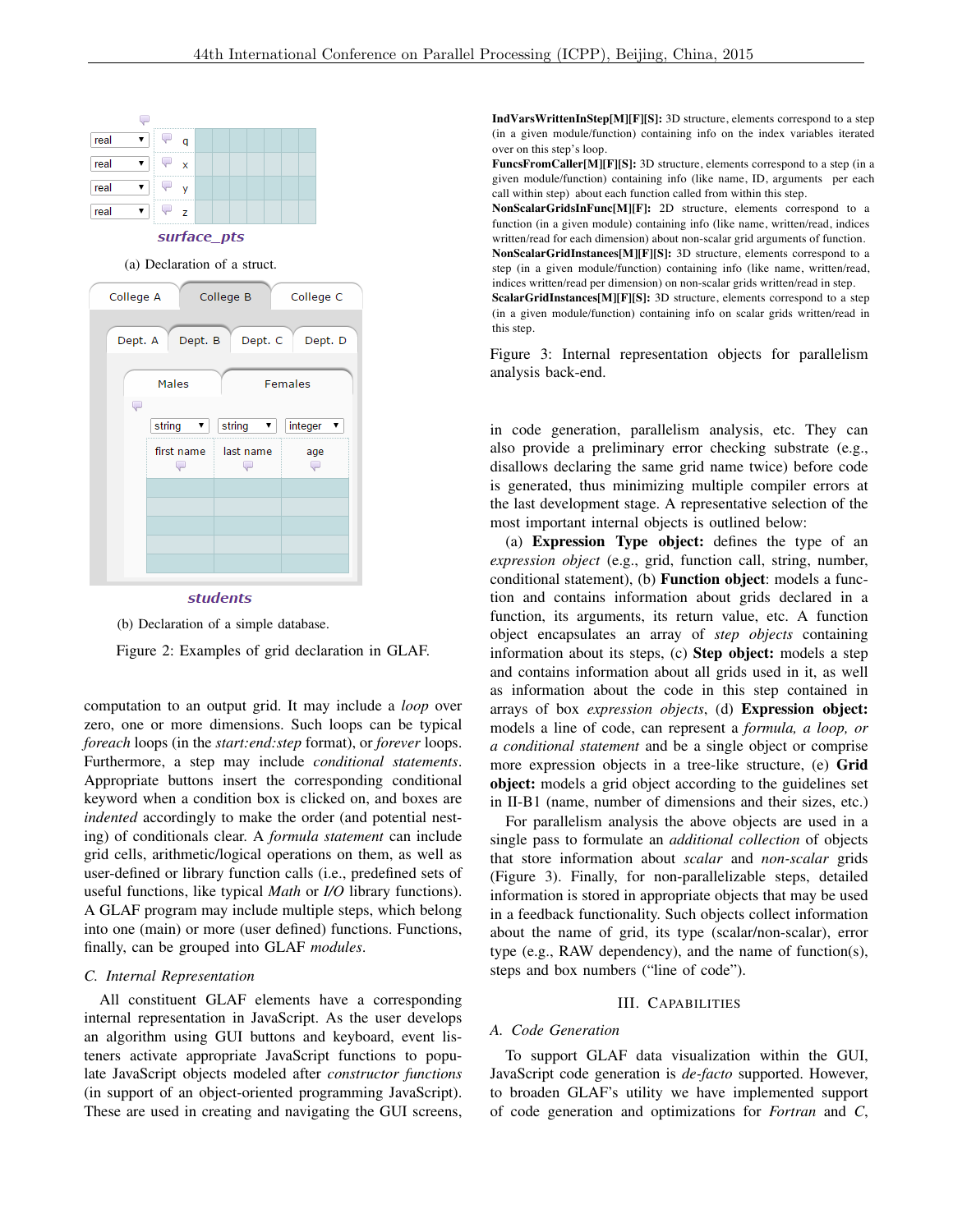```
int ft_calcPointCharge(int *ft_n_atoms, double *ft_sum_Fs,
int ft_curr_surf_pt, struct TYP_surface_pts typvar_surface_pts,
struct TYP_surface_pts typvar_atoms, double ft_Ke) {
    int fun_curr_surf_pt;
    double fun Ke;
    int ft_ReturnValue;
    int ft_row;
    int ft_end0;
    int atoms_q=0, atoms_x=1, atoms_y=2, atoms_z=3;
    int surface_pts_q=0, surface_pts_x=1, surface_pts_y=2,
        surface_pts_z=3;
    double ft r2:
    fun_curr_surf_pt = ft_curr_surf_pt;
    funKe = ftKe;
    // Loop through all atoms vs single surf pt
    ft\_end0 = 4-1;double tmp_sum_Fs=ft_sum_Fs[fun_curr_surf_pt];
    #pragma omp parallel for collapse(1) private(ft_r2) \
    reduction(+: tmp_sum_Fs)
    for (ft_row = 0; ft_row <= ft_end0; ft_row += 1) {
        // Calculating the distance between a surface point
        // and each atom
        ft_r2 = ft_calcDistance(typvar_surface_pts,
                fun_curr_surf_pt,typvar_atoms,ft_row);
        // Add current pairs charge to total
        tmp_sum_Fs = tmp_sum_Fs + ft_calcPairCharge(fun_Ke,
                     ft_r2,typvar_surface_pts,fun_curr_surf_pt,
                     typvar_atoms,ft_row);
    \mathbf{r}ft_sum_Fs[fun_curr_surf_pt]=tmp_sum_Fs;
Þ
```
Figure 4: Example of automatically generated C code.

languages that have been extensively used in technical/ scientific computing. Users need *not* write a single line of Fortran- or C-specific code, since GLAF follows a paradigm of *writing an algorithm in one language (GLAF) and getting source code in many*. Much of the complexity and peculiarities of languages are concealed from the user, thus facilitating code development for domain experts.

Code generated for a target language by GLAF falls under *two* broad categories, i.e., *serial* and *parallel*. The former is a one-on-one mapping of the GLAF programming constructs, as represented internally, to the target language's constructs, while the latter decorates parallelizable regions with appropriate *OpenMP directives* so that code can run on any device supporting OpenMP (e.g., multi-core CPUs, Intel Xeon Phi). Detecting parallelism is a task undertaken by the *GLAF parallelization analysis back-end* (Section III-B). Following those two code categories (*serial, parallel*) we provide a *secondary level* of auto-tuning options (Section III-C).

Figure 4 shows generated C code for the parallel implementation of a GLAF step (Figure 1) (Fortran look is similar). One can notice the *readability* of the automaticallygenerated code: code is *indented* and contains appropriate *comments*, as inserted by the user using the GUI. Depending on the user, the above features may vary on the importance scale: a non-programmer domain expert may never need to see the actual code. On the other hand, users that know programming (although *not necessarily* parallel), may want to inspect the code, apply further optimizations, or write a GLAF module, auto-tune taking into account legacy code's

```
struct TYP_surface_pts {
    float din0:
    float dimi:
    float dim2:
    float dim3;
  // Surface points outside the biomolecule
  struct TYP surface pts *tupvar surface pts;
  // Initialization of array of structures (AoS)
  typvar_surface_pts = (struct TYP_surface_pts *)malloc(
                       sizeof(struct TYP_surface_pts)*3);
  // Value assignment
  typvar_surface_pts[ft_col].dim0 = ft_col * 3;
                     (a) Code for AoS.
struct TYP_surface_pts {
 float *dim0:
  float *dim1;
  float *dim2;
 float *dim3:
١;
// Surface points outside the biomolecule
struct TYP surface ots tuovar surface ots:
// Allocation of each array within the struct (SoA)
typvar_surface_pts.dim0=(float *)malloc(sizeof(float )*3);
// Value assignment
typvar_surface_pts.dim0[ft_col] = ft_col * 3;
```
(b) Code for SoA.

Figure 5: Generated code for declaration and accessing different data layouts.

requirements (e.g., data types and layout of a function's arguments) and use the resulting parallel generated code as part of that larger unoptimized or serial legacy code.

## *B. Auto-Parallelization*

An important part of GLAF is its *parallelism analysis back-end*. Parallelism is analyzed at the granularity of a GLAF step and the result of this analysis is two-fold: (a) *information about the loop index variables whose loops are parallelizable*, (b) *information about the reasons parallelization is not possible*. Our analysis and resulting code transformations act in a complementary manner to a compiler providing code more favorable to compiler optimizations and do not claim to surpass its well-established capabilities.

For (a), a form of cross-iteration loop dependence analysis is carried out in a pre-code-generation pass to identify dependencies within a GLAF step. High-level pseudocode is given in Figure 6. This analysis includes: *non-scalar* grid variables (includes grids passed in functions called from within a step), and *scalar* grid variables (for which we build a control flow graph that is subsequently used to identify dependencies). More details about information collected in this pre-pass stage are given in Section II-C. Relevant parallelism information is used in parallel code generation and displayed in a *parallelism meter* on each step's header indicating the index variable name and the number of iterations that can be parallelized. For (b), each dependency is recorded and GLAF can provide feedback about module name(s), function name(s), step(s) and line(s), as well as a description of the reason parallelization fails.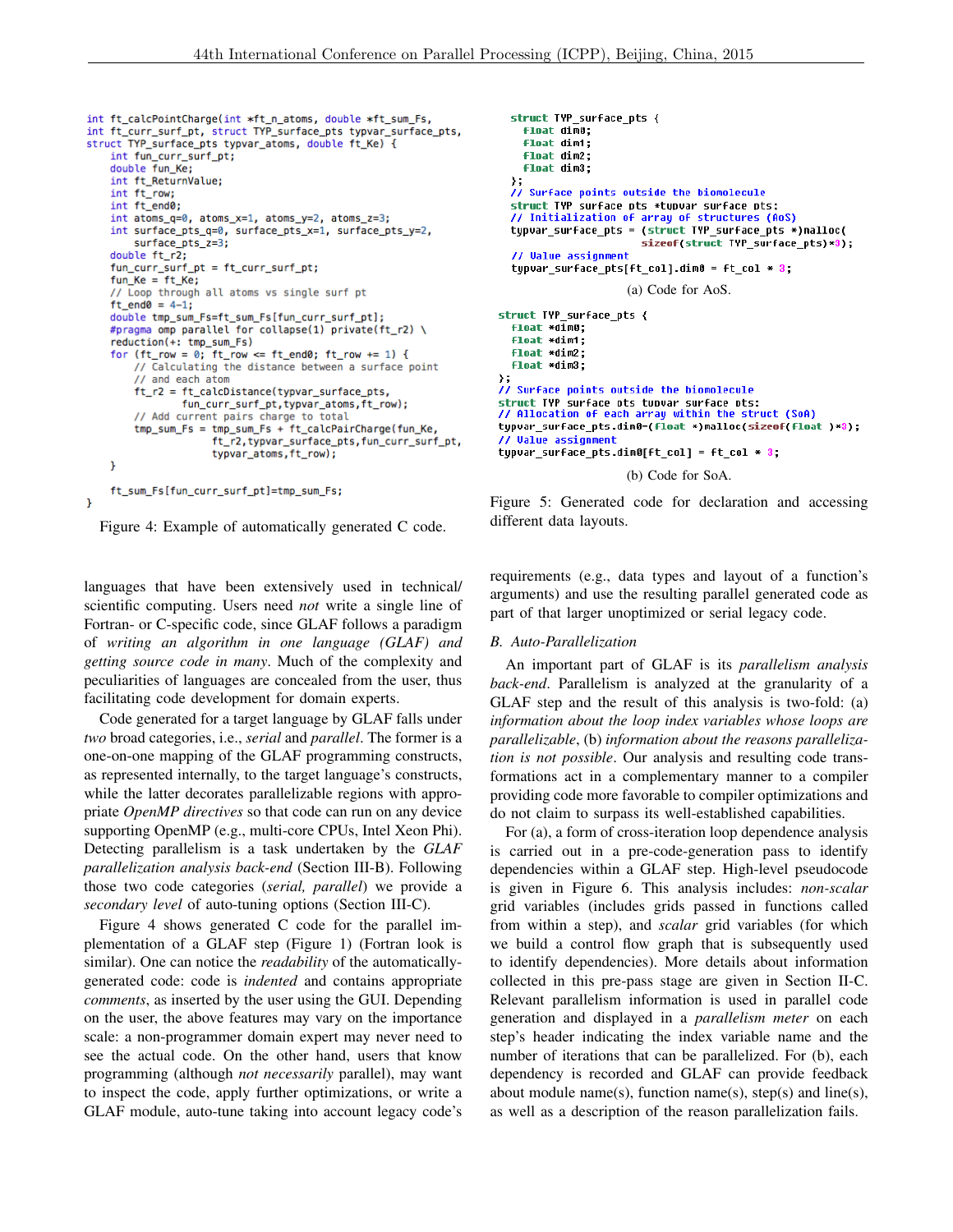#### Function findParallelismInProgram() **For each** module M **For each** function F of M **For each** non-scalar grid argument G Record name of G in NonScalarGridsInFunc[M][F]

Call **recordGridsAndIndicesOfStepBoxes(M, F)**

Call **findParallelismInFunction(MainModule, MainFunc)**

## Function findParallelismInFunction(M: <module ID>, F: <function ID>) **For each** step S of F of M

 Parse Index Range box, record index var. in IndVarsWrittenInStep[M][F][S] Call **buildCFG()** (builds control flow graph used in scalar grid dep. analysis **For each** box B after the Index Range box

**If** B is of type Mask Statement (if/elseif)

 Add non-scalar/scalar grids in Mask to NonScalarGridInstances[M][F][S] **Else if** B is a Formula of the form  $G = RHS\_expr$ 

## Call **addGrid(G)** and **parseRightHandSide(RHS\_expr)**

**Else if**  $B$  is a formula of the form LET  $N = RHS_{\text{c}}/x$ ,

#### Call **parseRightHandSide(RHS\_expr)**

 **Else if** B is a stand-alone function call of the form func(args) Add func(arg) info to FuncsFromCaller[M][F][S]

// Do cross-iteration dependency analysis among non-scalar grids, in two

 // steps: (i) For each function in FuncsFromCaller[M][F][S], detect and // record iteration dependencies among its arguments

# Call **doDependAnalForNonScalarGridsPassedToAllFuncs(M, F, S)**

// (ii) For each grid in this step, find iteration dependencies ignoring any

// function calls (since they were processed in (i))

Call **doDependAnalForNonScalarGrids(M, F, S)**

 Call **analyzeConstantIndices(M, F, S)** Call **doScalarDependAnalysis(CFG)**

Call **estimateOverallParallelization(M, F, S)**

#### Function addGrid(G: <grid to be added>)

**If** G scalar and entry for G does not exist in ScalarGridInstances[M][F][S], add entry E for G to ScalarGridInstances[M][F][S] or if G non-scalar do so for NonScalarGridInstances[M][F][S]

Init./update E to indicate if G is read/written and record attributes of G (e.g., box id, box type where G is found if scalar, or dimension read/written and the index (location) from/to which each dimension is read/written if non-scalar)

#### Function addNonScalarForFunc(NS: <non-scalar grid to be added>, M: <module ID>, F: <function ID>)

**If** NS is in NonScalarGridsInFunc[M][F], update information of corresponding element E named after NS as read/written in NonScalarGridsInFunc[M][F] and store current instance (i.e., index) for each of the dimensions

#### Function doDependAnalForNonScalarGrids (M: <module ID>, F: <function ID>, S: <step ID>)

gridsInstances = NonScalarGridInstances or NonScalarGridsInFunc depending if called from MainFunc or not)

**For all** elements E of gridsInstances[M][F][S] whose grid G is written **For each** dimension D of E

**For all** combinations of write instances I1,I2 in D

 **If** I1,I2 write locations are different and contain index variable I from IndVarsWrittenInStep[M][F][S], mark I as non-parallelizable in G

**For each** combination of write & read instances I1, I2

 **If** I1, I2 write/read locations are different & contain index variable I from IndVarsWrittenInStep[M][F][S], mark I as non-parallelizable in G

#### Function parseRightHandSide(RHS\_expr: <expression appearing as right-hand side of assignment)

**For each** element E in RHS\_expr, call **addGrid(G)** if E is a grid G or add F call's information to FuncsFromCaller[M][F][S], if E is a function call

#### Function recordGridsAndIndicesOfStepBoxes(M: <module ID>, F: <function  $ID>$

**For each** step S in function F, record (in NonScalarGridsInFunc[M][F]) each grid G that appears in boxes of S, if G is an incoming argument to F. For each function-call foo(args) in S that passes G as an argument, record foo and its relevant info in FuncsFromCaller[M][f], and call this method recursively.

#### Function doDependAnalForNonScalarGridsPassedToAllFuncs(M: <module ID $>$ , F: <function ID $>$ , S: <step ID $>$ )

**For each** function-call FC in FuncsFromCaller[M][F][S] and for each nonscalar grid G passed as an argument in FC's call

 Find corresponding name G of FC's argument GC in F's argument list **If** G present and read-only in S

**If** GC read-only in FC, do nothing

**Else if** GC is written or both read and written in FC

 Analyze all valid pairs of indices across all dimensions D that G is read in F and GC written (or written and read) in FC and if indices differ and contain index variable I from IndVarsWritenInStep[M][F][S], stop check ing for I and mark I on G as non-parallelizable

 **Else if** G present and written (or written and read) in S and written or read (or written and read) in FC

 Analyze all valid pairs of indices across all dimensions D that G is written (or written and read) in FC and written (or written and read) in FC and if indices differ and contain index variable I from IndVarsWrittenInStep[M][F][S], stop checking for I and mark I on G as non-parallelizable

**Else if** G not present in current step of F

 Call **nonScalarGridDependencyAnalysis(MC, FC, SC)** Call **analyzeConstantIndices(MC, FC, SC)** for all steps SC of FC of MC

Function estimateOverallParallelization (M: <module ID>, F: <function ID>, S:  $\langle$ step ID $\rangle$ 

Check and mark if parallelism is broken for each index variable I in IndVarsWrittenInStep[M][F][S], because of:

- start/end/ step scalar variable for I being written in S
- a scalar grid (using info from scalar grid dependency analysis)
- a non-scalar grid (using info from non-scalar grid dependency analysis)
- **For each** func. called from S of F of M, call **findParallelismInFunction(M, F)**

Function analyzeConstantIndices(M: <module ID>, F: <function ID>, S: <step  $ID>$ 

gridsInstances = NonScalarGridInstances or NonScalarGridsInFunc (depending if called from MainFunc or not)

**For each** G in gridsInstances[M][F][S] that is written

 Check the indices of the instances where G is written and identify the cases where a dimension's index is always a constant as non-parallelizable

Function doScalarDependAnalysis(CFG: <control flow graph for a step>) For each scalar grid occurrence X that is written at least once Push CFG root node in stack **While** stack not empty

- $N = pop$  last element from stack
- **If** X is written in current node N **If** there is a read of X in N

Identify write after read condition, reduction, break

**Else** do nothing, break

**Else if** X is not written in N

**If** there is a read of X in N

Identify write after read condition, reduction, break

**Else** push each child of N to stack

**If** reduction found, mark as a reduction clause

Figure 6: Parallelism back-end pseudocode (related internal objects used are described in Figure 3).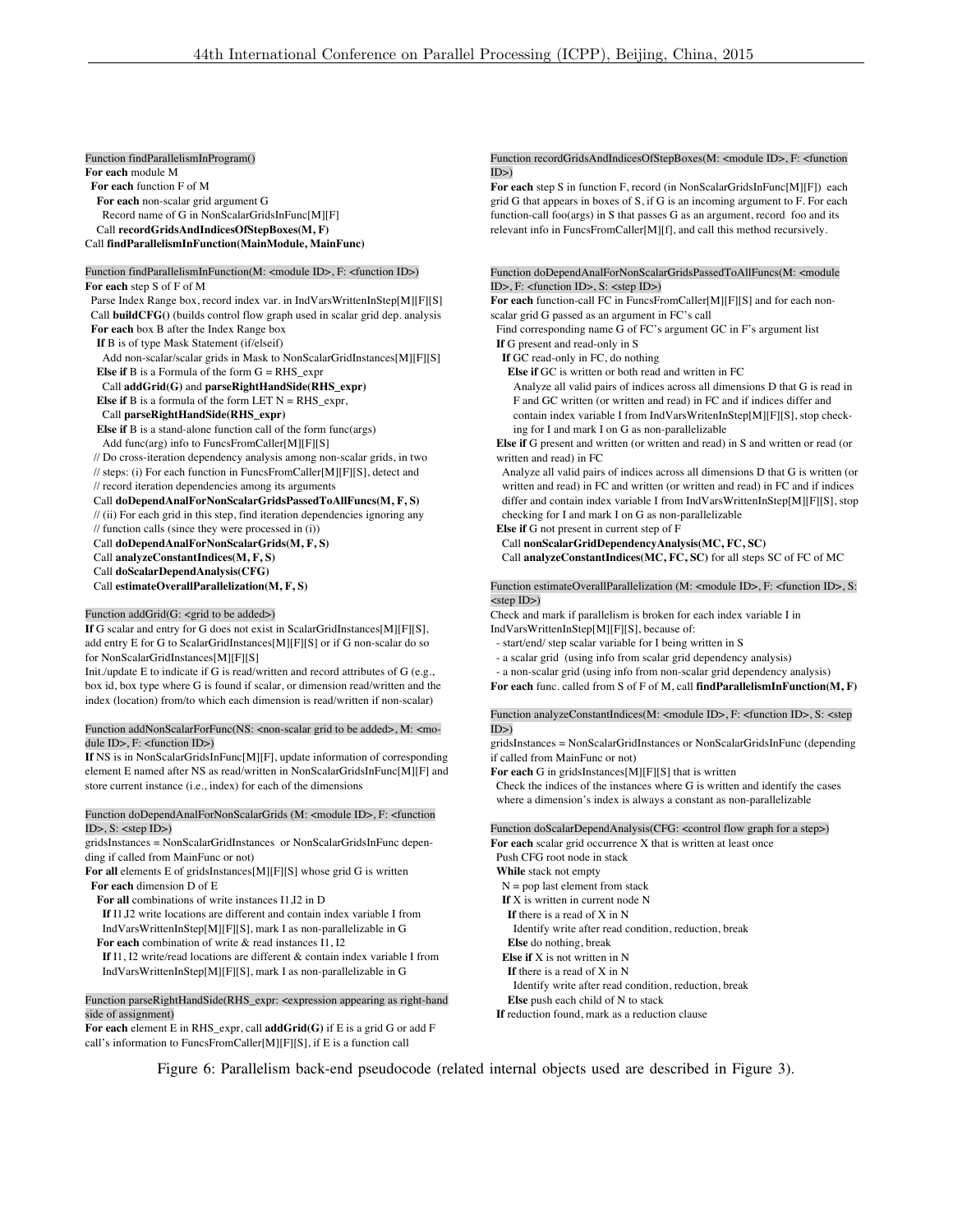

Figure 7: Examples of data visualization methods in GLAF.

#### *C. Auto-Tuning*

The auto-tuning menu screen includes options regarding *source code, binaries, compilation and execution scripts generation*, as well as *execution times presentation* for the resulting implementations. At the first level the user selects the *target platform* (currently *CPU* and *Xeon Phi*). This option identifies the appropriate compilation flags to be passed to the generated platform-specific auto-tuning script. In the future, this option will allow *platform-specific* optimizations. The second level of auto-tuning concerns the *target language* (currently *Fortran* or *C*). The third level offers three different basic implementations *within* a selected language and platform: (a) *serial:* serial code, as automatically generated by GLAF, (b) *GLAF-parallelized:* parallel implementation of the code, in which appropriate OpenMP directives precede parallelizable code sections, as identified by the auto-parallelization back-end, (c) *compilerparallelized:* with this option serial code in (a) is to be compiled with the auto-parallel compiler flag (*-parallel*) this flag is not used in (b) where the code includes explicit OpenMP pragmas and is compiled with the *-openmp* flag. The fourth level expands our choices in code generation. Options at this level can be *combined*. The first option showcases the flexibility in *expressing data structures*, and creates implementations where grids are expressed as either *Structures of Arrays* (SoA) or *Arrays of Structures* (AoS), if applicable (i.e., in the form of Figure 2a). Figure 5 shows code automatically generated in C for declaring, initializing and using such data structures. The second option, tunes the level of *loop collapsing* for nested parallelizable loops and the third concerns *loop interchange*, when applicable. Particular options from this category are more suitable for specific algorithmic patterns and their effect is reflected in the execution time of an application written in a specific way. We discuss such concerns in more detail in Section V, where we present results for representative cases. Users who are familiar with the options' meaning and implications may select to prune the auto-tuning space by deselecting certain options. Non-programmers may simply let the auto-tuner generate code using all applicable permutations and present the best combination (and corresponding code).

#### *D. Visualization*

Data visualization facilitates understanding the algorithms being developed, as well as revealing bugs, in an *intuitive, visual way*. Currently, GLAF supports *two* ways of visualizing data. By selecting the *"Show Data"* menu item in a step, data for each grid cell are calculated up to that step by evaluating automatically generated JavaScript code on-the-fly and using the internal representation of data structures, which is by design in JavaScript (Section II-C). The user can navigate in multi-dimensional grids by clicking on the appropriate dimension. For grids whose dimensions are larger than the screen space, appropriate arrows enable navigating within grid contents. The *"Colorize"* menu option paints each grid cell on the greyscale color spectrum according to the magnitude of the corresponding cell value, together with its value. Finally, the *"Image Map"* option, a straightforwad extension of the previous two, contains only color (i.e., no data values). Techniques based on color make it easy to spot *outlier* values or specific *patterns* in relative problems, especially in the presence of huge amounts of data, thus facilitating result observation and interpretation. They are especially useful in the image processing field, as well. Figure 7 shows three simple examples of data visualization functionalities. In the future, more *complex* visualization schemes can be built upon the unified and regular internal representation of the grid abstraction by use of specialized visualization libraries for frequently-used data structures. For example, sparse matrices in CSR format could be visualized automatically as single (sparse) matrices, rather than the collection of the helping 1D arrays that represent such matrices in CSR format. Similarly, graphs could be visualized as such, while internally represented via adjacency matrices.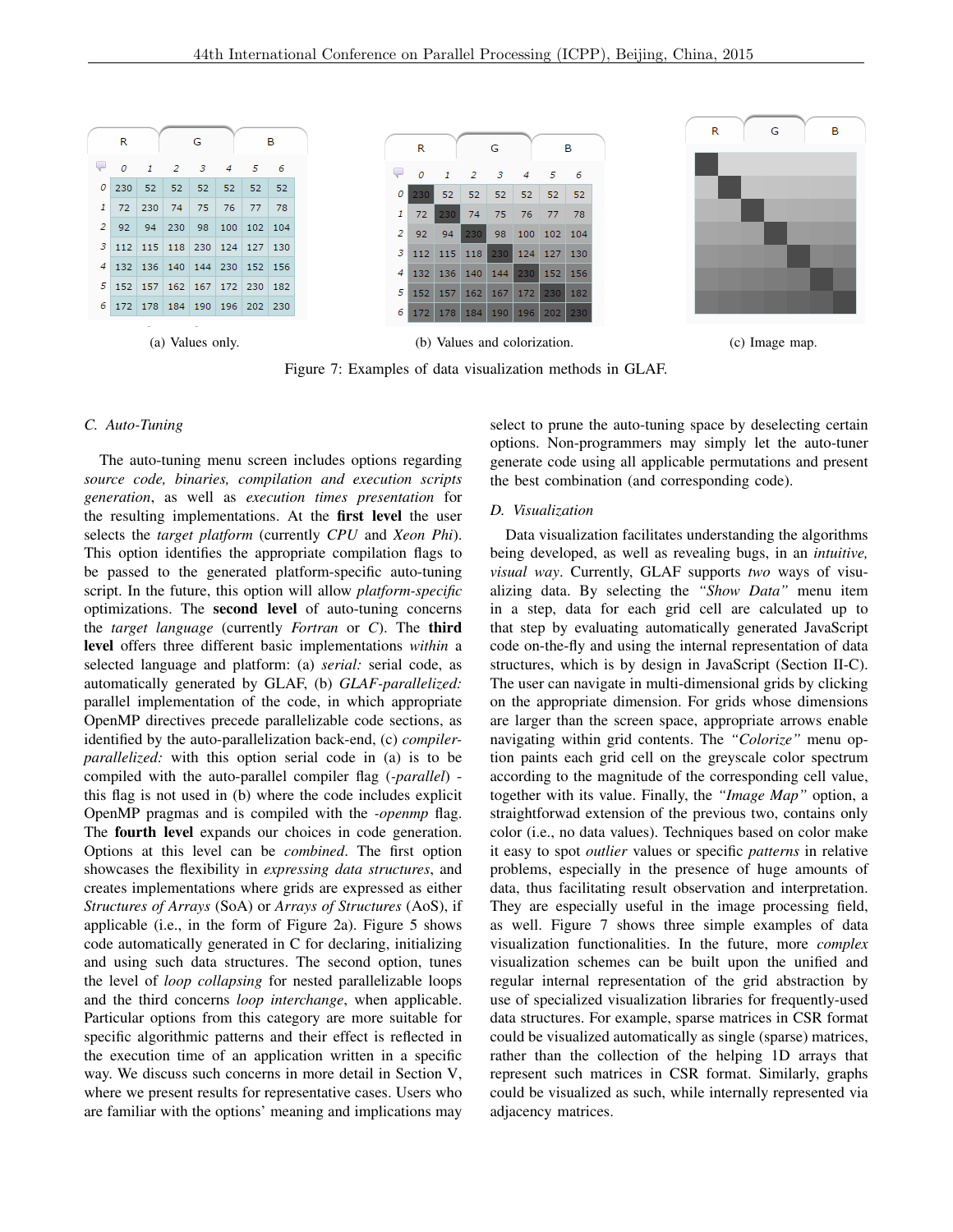# IV. EXAMPLE APPLICATIONS

To assess GLAF's code generation, parallelism analysis and auto-tuning back-ends in diverse situations, we resort to applications that fall under the *dwarfs classification* [3]. We focus on the *structured grids* and *n-body methods* dwarfs to illustrate how easy it is for novice programmers using typical programming languages to fall into *coding pitfalls*, their effect in performance, and how GLAF addresses these problems in an automated way thus providing a fair trade-off between performance and programmability.

# *A. 3D Finite Difference Calculation (3DFD)*

In structured grids algorithms computation proceeds as a series of grid update steps. In the 3D case data is arranged in a regular 3D grid. For each step iteration each point is updated as a function of its neighboring points' values across each of the 3 dimensions. In our example each point for step  $n + 1$  is the value at step *n* plus the sum of 8 neighboring points across each dimension (Listing 1). We define a source and destination grid, which are used interchangeably at each computation iteration. In 3DFD, we have ample parallelism within a step iteration: within each dimension summation of all 8 neighboring values for each point can be seen as a reduction and on the outer level (3 nested *for* loops) each grid cell update can be calculated independently.

Listing 1: 3DFD pseudocode

#### *B. Electrostatic Surface Potential Calculation (ESP)*

In ESP we calculate the electrostatic potential at a collection of points on the surface of a biomolecule. The potential at each point is the sum of charges contributed by its interaction with all atoms within the biomolecule (Listing 2). Each surface point and atom is represented as a structure containing information about its electric charge and its coordinates in the 3D space (Figure 2a). In ESP we have *two levels* of parallelization opportunities for the two nested loops described above (the latter being a *reduction*). Computations are *independent* for each surface point and for each surface point/atom pair.

for all surface points *sp*[*i*] for all atoms *at*[*j*]  $sq\_dist = (x[i] - \tilde{x[j]})^2 + (y[i] - y[j])^2 + (z[i] - z[j])^2$  $sum\_esp[i]+ = K_e * (q[i]*q[j])/sq\_dist$ 

Listing 2: ESP pseudocode

# V. RESULTS

Our experiments were run on: (a) a dual-socket Intel Xeon E5-2697 CPU (each with 12 cores at 2.6GHz, 256KB of L2 and 30MB of L3 cache) , and (b) an Intel Xeon Phi (XP) 7120 co-processor (61 cores at 1.238GHz, 30.5MB cache). We used the Intel set of compilers (ifort for Fortran, icc for C, in Intel Composer XE 2015 v.15.0.1), Intel Vtune Performance Analyzer and compiler optimization/parallelization reports to identify performance issues.

In our example applications, we generate *serial*, *compilerparallelized* and *GLAF-parallelized*, implementations (see Section III-C for details) for both Fortran and C, with appropriate optimizations applied by the auto-tuning backend. For explicit performance comparisons graphs for our experiments show speed-up (y-axis) over a single baseline implementation (Fortran CPU serial) for the most relevant implementations (x-axis) as created by the auto-tuning framework. The serial baseline code highly resembles code that a novice programmer would write (e.g., Figure 4).

#### *A. 3DFD Results*

For the 3DFD experiment we run the algorithm for 20 steps and a 512x512x512 input grid. There are no *data layout* concerns (i.e., SoA, AoS) in 3DFD, however, *loop collapsing* and *loop interchange* auto-tuning options are applicable. For the former, we present results for *collapse(1)* (i.e., no collapsing), and *collapse(3)*. For the latter, we autogenerate the fastest loop ordering, according to the target language's way of arranging multi-dimensional arrays in memory (*row-major* for C, *column-major* for Fortran).

The best performance is obtained using the C\_CPU\_restr GLAF-parallelized(col(1)) implementation (4.7x), followed by the corresponding implementation in Fortran (4.17x). Despite this performance difference *across* languages, *within* each language and platform, C achieves *better* speedup (over serial) than Fortran (e.g., 38.37x for compilerparallelized C\_XP\_restr versus 24.64x Fortran\_XP). Moreover, a non-negligible 1.49x performance gain (on XP, compiler-parallelized implementation) can be obtained by switching from Fortran to C. GLAF renders this trivial by its ability to automatically generate code in both languages.

In Figure 8a, we observe that C\_CPU\_restr and C XP restr perform overall better than their *norestr* counterparts in all implementations. *Norestr* corresponds to an earlier stage of C code generation in GLAF. In the case of C *norestr* implementations, we observe that compilerparallelized code fails to provide any speed-up versus the corresponding serial. C enforces strict aliasing rules, and as such the compiler acts conservatively by not parallelizing the three nested loops (Listing 1) and assuming the existence of dependence between the pointer variables for each grid in a function call. To indicate no aliasing a C programmer would need to use the *restrict* keyword and *-restrict* compiler flag. In Fortran, grids (i.e., Fortran arrays) are always passed by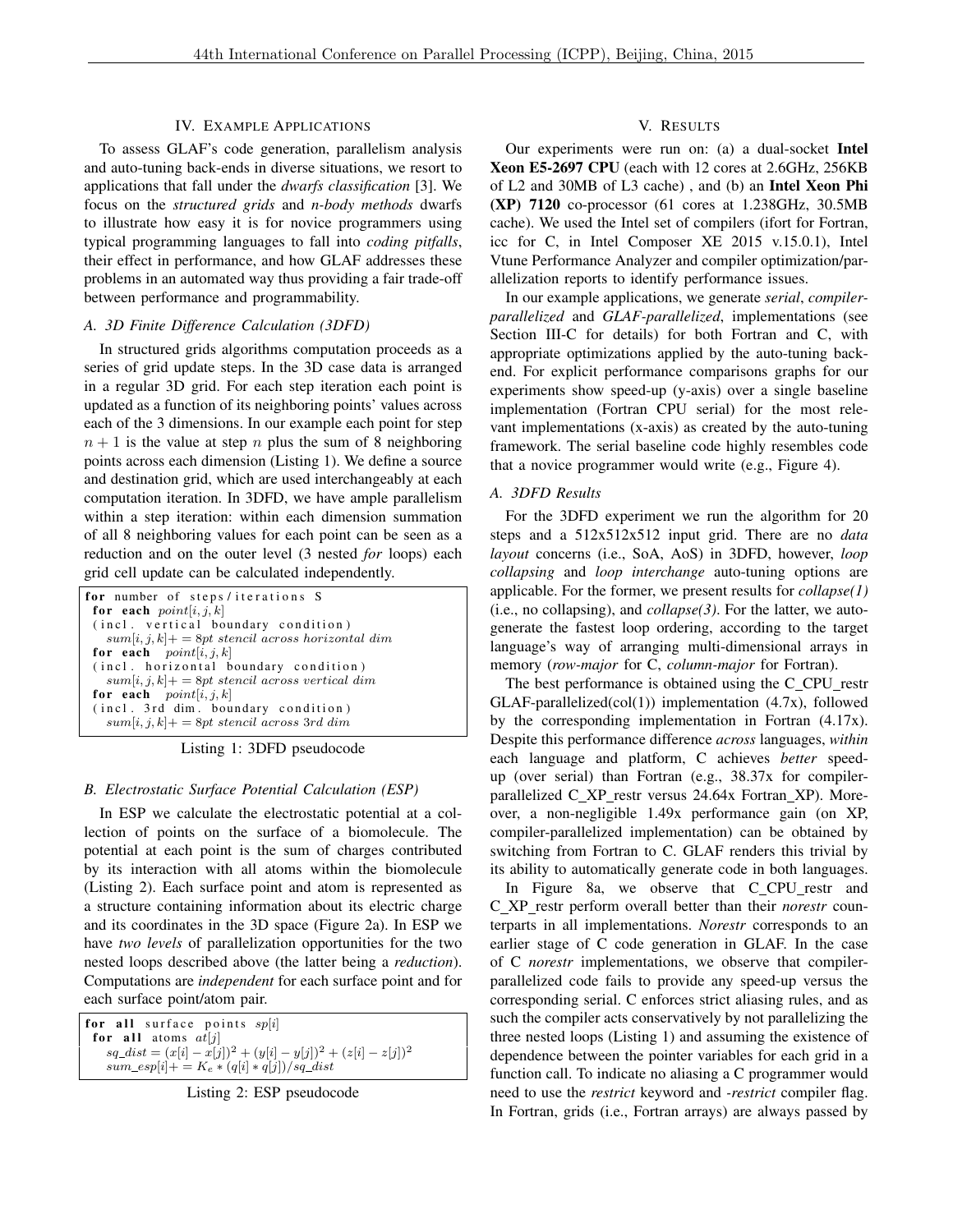

fortran\_XP" fortran\_XP\_tmp" C\_XP\_norestr" C\_XP\_restr\_tmp" C\_XP\_restr\_tmp\_powf" (b) ESP results

Figure 8: Performance results for the example applications developed, auto-tuned by the GLAF framework.

reference and are assumed to not alias by default. Strict aliasing rules, when unnecessarily enforced, do *not* only affect auto-parallelization, but vectorization, too. Namely, it seriously hinders serial C performance, as well. Note the huge difference (*restr* vs. *norestr*) in XP (16.04x), as opposed to 3.07x in CPU, owing to the wider vector units in XP compared to the CPU. Novice programmers are typically *not* aware of issues like aliasing and related solutions. This is another point in favor of automatic code generation by GLAF, doing so in multiple languages, as well as GLAF's simplicity in not allowing aliasing by default. As such, the above remedies can be taken care of by the framework at code-generation and compilation script creation time.

In some cases, where nested loops are parallelizable, it may make sense to collapse them. A novice programmer with rudimentary OpenMP knowledge and lack of architecture knowledge could have coded these nested loops with nested OpenMP pragmas, spawning an increasing number of threads with the associated overheads, or with a *collapse(3)* OpenMP clause. Using *collapse(1)* (i.e., parallelizing only across one dimension) allows the compiler to generate *vector code* for the remaining two (parallelizable with *unit stride*) loops. This increases performance as a function of the vector unit's width. As such the relevant performance gain between those two options is higher (16.8x) in the case of Xeon Phi (512-bit wide vector units), than in the lower (3.7x) CPU case (256-bit AVX) in *both* Fortran and C implementations.

# *B. ESP Results*

For ESP we use a problem size of 128000 surface points and 256000 atoms. ESP illustrates the utility of GLAF's *data layout transformations*. *Structure-of-arrays* and *array-ofstructures* implementations can be automatically generated by GLAF for the surface point and atom grids (Figure 5).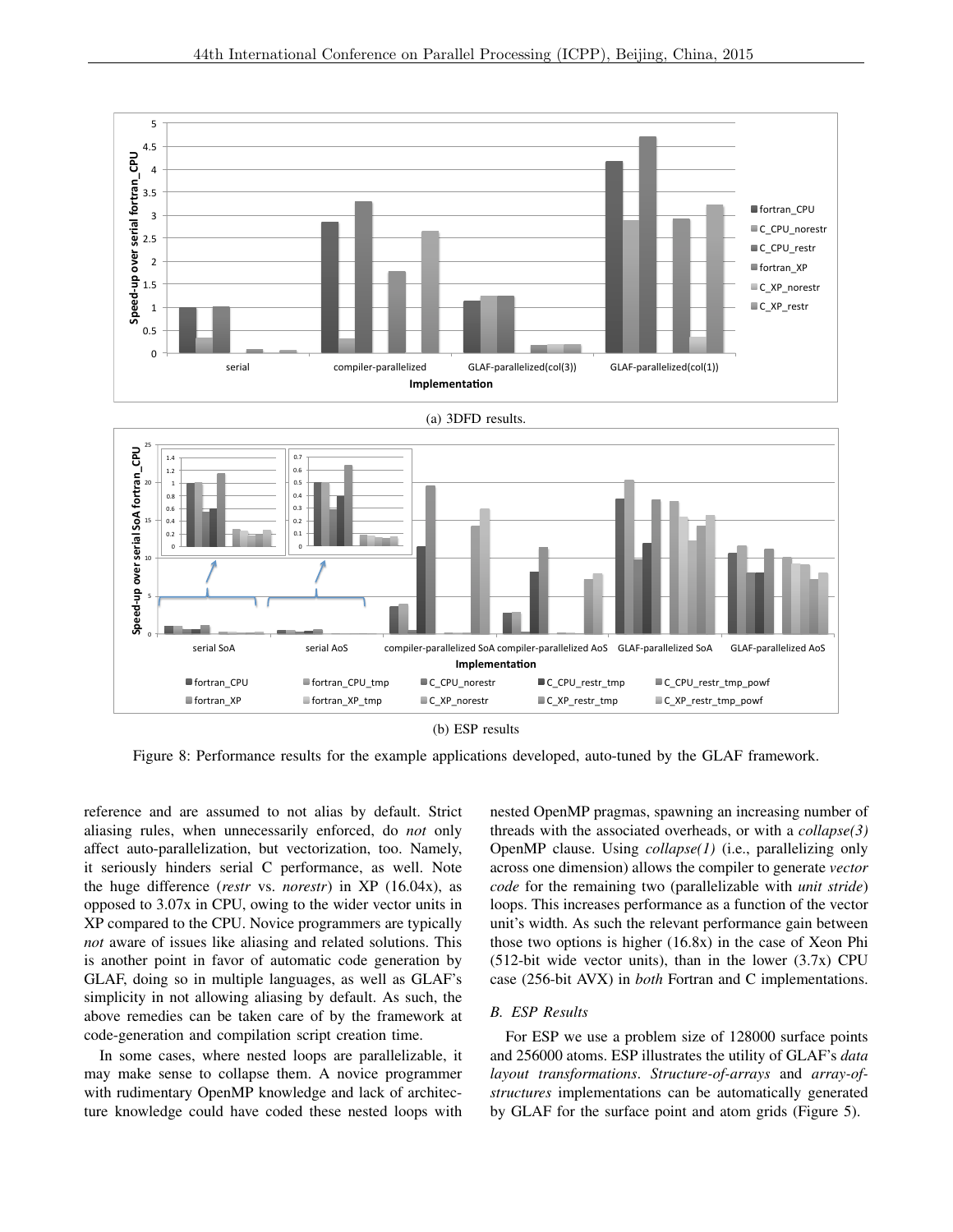The best overall performance for ESP is obtained using the Fortran GLAF-parallelized SoA implementation in the CPU, followed by the corresponding C CPU implementation. The fact that the language of choice for EPS is *different* than that of 3DFD emphasizes the utility of automatic codegeneration in multiple target languages. In many instances Xeon Phi execution proves slower than the corresponding CPU C and Fortran implementations. We expect to be able to achieve better speed-ups for the Xeon Phi case, once GLAF provides MIC architecture-specific hints to the compiler (e.g., alignment attributes that facilitate more efficient vectorization, aligned loads, cache miss reduction).

As in the case of 3DFD we observe compiler-parallelized C implementations (*norestr*) to initially exhibit subpar performance, equal to the serial. According to the compiler parallelization report the reason for failing to parallelize the outer loop was "insufficient work". This was an erroneous assessment by the compiler, given the available amount of work. In fact, the 2013 (v.13.1.3) version of icc *did* parallelize the same loop when the number of loop iterations was larger than the number of (logical) processors. The latest compiler was eventually able to automatically parallelize this loop once we performed (via GLAF) another optimization that the compiler was not performing itself. In particular (*restr tmp*), we introduce a temporary variable in the nested loop of Listing 2 in place of the *sum [i]* array, which further allows the loop to be identified as a reduction (C does not otherwise allow reductions on dynamically allocated arrays). GLAF applies the same code transformation for Fortran.

ESP is an illustrative case for the utility of *data layout* transformations. Results highlight how a bad choice for structs declaration (AoS here) account for twice worse performance. SoA layouts are amenable to efficient vectorization and offer the possibility for unmasked *unit stride* loads, as opposed to more expensive *strided* loads, and *gather* operations employed with AoS. Profiling data across our implementations validate AoS detrimental effect, especially on cache, as CPU and XP speed-ups denote. Especially for the serial fast implementations performance degradation ranges between 1.52 to 2x (C, Fortran in CPU) and 2.89 to 3.15x (C, Fortran in XP). In SoA cases, all vector loads in Fortran are aligned, whereas in C the majority is unaligned, resulting in higher load latencies. In both SoA and AoS CPU cases C is better in its compiler-parallelized and worse in the GLAF-parallelized implementations, while in XP it far surpasses the corresponding Fortran compilerparallelized implementations and performs similarly for the GLAF-parallelized. While GLAF provides the answer to what the best implementation is, we can imagine the pitfalls a novice user would fall into if he were to write a serial version in the "wrong" language and/or in the "wrong" struct format (i.e., failure of compiler auto-parallelization).

Finally, C implementations with *powf* suffix (Figure 8b) highlight how a simple oversight can affect performance. In particular, our code-generation back-end initially produced a *pow()* function call for the corresponding function in GLAF. While in Fortran the exponentiation intrinsic function (*\*\**) is overloaded with the appropriate version according to the arguments, in C *pow()* emits the *double* version. Ignoring calling appropriate versions of a function in C is common among non-programmers. Use of *powf()* instead of *pow()* increased C serial CPU performance by 1.94x for the SoA and 1.61x for the AoS case. Argument type detection is inherent within the framework (Section II-C) and detection of such cases of potential unwanted performance degradation is important in steering users away from such pitfalls.

#### VI. RELATED WORK

In an effort to achieve parallelism gains a programmer has an array of tools at his disposal, some of which attempt to automate the conversion of sequential code to parallel in a *transparent* way and others that require the user to *explicitly* identify and indicate available parallelism by hinting the compiler through directives or other special notation. The former category includes modern compilers, like GCC, Intel/Cray/PGI Compilers, which perform loop parallelization and code vectorization, among a wider collection of optimizations. The latter includes languages, extensions, libraries, such as the well known Pthreads, OpenMP, OpenACC, Intel Cilk Plus [4], Chapel [5]. Exploiting the above solutions requires programming knowledge, either sequential in the former case or a certain understanding of parallel in the latter. This is a task that domain experts are often reluctant to undertake. But, even in the case of novice programmers' attempting to exploit the auto-parallelization features of compilers failure may ensue due to restrictions enforced by the *conservative* nature of compiler optimization algorithms. We discuss such examples in Section V. Our work *complements* the first category, by generating code that is *more amenable* to auto-parallelizing compilers and that *automatically* takes advantage of extensions like OpenMP.

A different research path attempts to target domain experts with problem solving environments (PSEs), with examples from the computational biology, physics, or even more specific subareas within a class of problems ([6], [7], [8]). Such solutions offer the added benefit of high-performance, often a result of optimizations based on domain knowledge. This specific nature of PSEs and auto-tuning frameworks, however, is a double-edged sword, in that it also introduces the problem of lack of generality of applicability. Such solutions focus to very function-specific codes, like dense linear algebra code [9] or FFT [10]. Irrespective of that, most are restrictive in terms of target language and/or architecture (e.g., GPU, CUDA, OpenCL [11], [12]). PSEs and autotuning frameworks, like the ones mentioned above have their indisputable merits and strengths, based on their intended purpose. Our work attempts to address the need for a programming abstraction and framework that is *general* enough